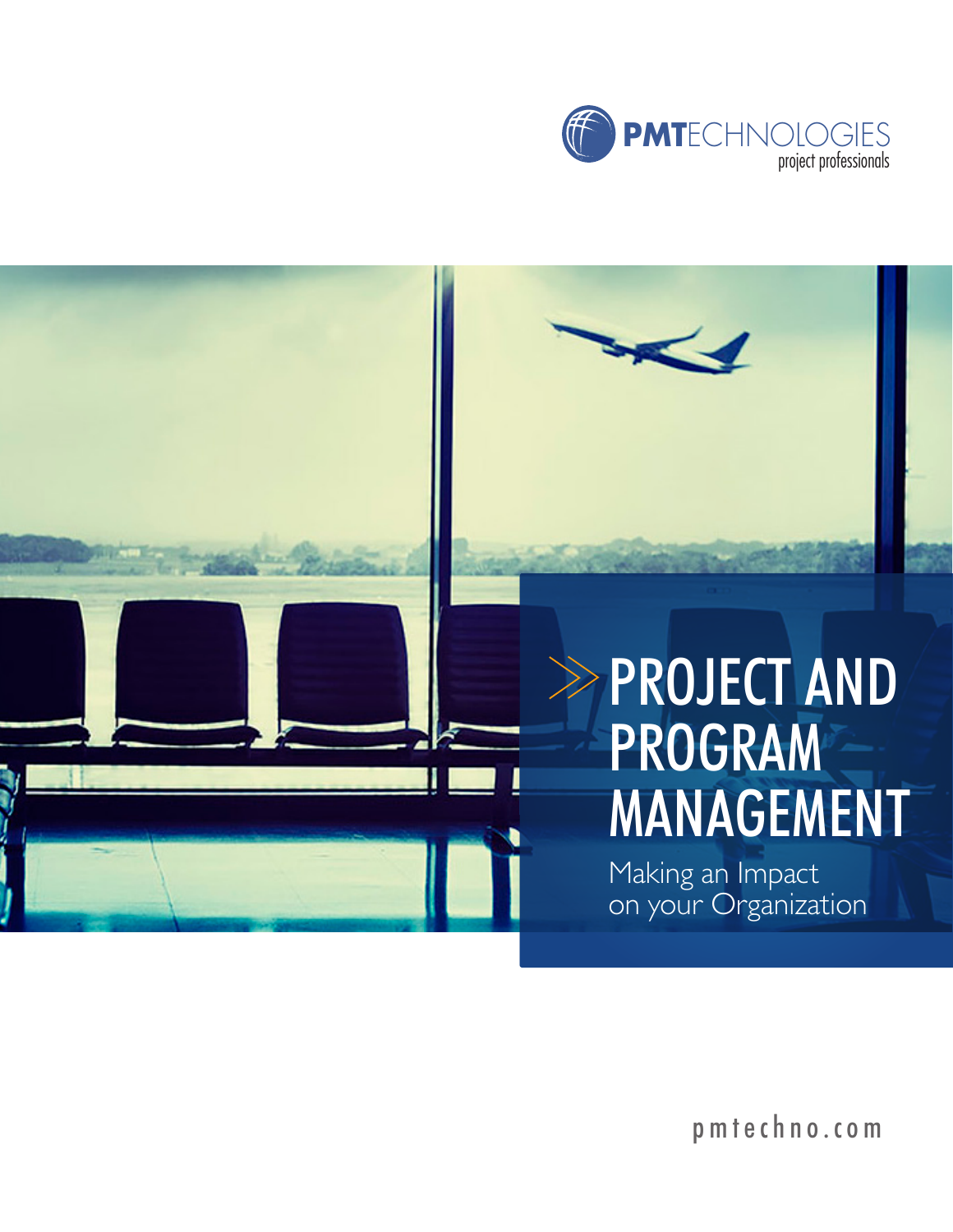# OUR SERVICES

Program/Project Management

Design Facilitation



## OUR EXPERTISE

We specialize in the 'Big Picture' view of airport renovation, expansion and IT Implementation programs in order to execute a complex orchestra of Airport Program projects.



Find out more: www.pmtechno.com



# OUR EXPERIENCE



MANAGED \$10B IN STRATEGIC PROJECTS

Through our client work, we have minimized cost, and met or exceeded schedule and quality objectives



WORKED IN 100 + AIRPORTS Our history in aviation fuels the success of your project.



7

WORKED ALL OVER U.S. & INTERNATIONALLY US, Canada, the UK, Latin America and the Middle East

### HOW WE CAN HELP

- 
- 2 Terminal Planning
- **3** Information Technology
- 4 Airline Lounges
- <mark>1 Baggage Handling Systems (1986) and the Construction Management (1986) substitute the Baggage Handling Systems</mark> 5
	- 6 TSA Projects
		- Ramp Infrastructure

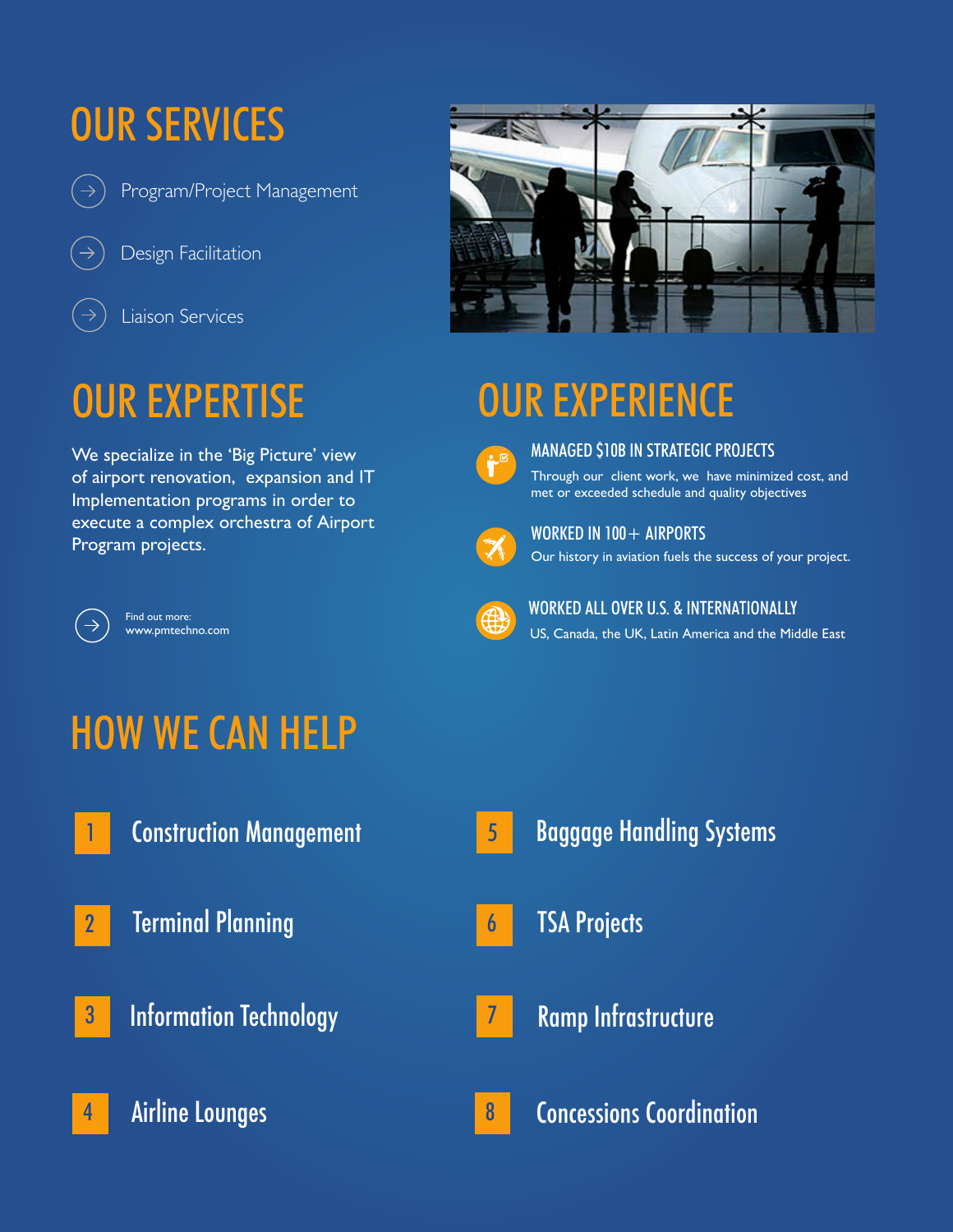# WHY WORK WITH US

We know Airports. We understand the operational challenges of executing facility & IT improvement projects within an operating airport environment and the critical nature of managing scope, schedule and budget of large complex projects.

# ADVANTANGES OF WORKING WITH US



#### EXECUTIVE INVOLVEMENT

Our clients have easy access to our executives throughout the program and beyond.



#### **EXPERIENCE**

Our executives average 25 years' aviation sector experience.



#### FLEXIBLE

We are flexible to client needs and the evolving needs of program.



#### **TFAMWORK**

Client relationships are our most important priority. We are in it for the long term.



#### **SUCCESS**

We have a history of protecting our clients' interests & saving money.



#### **SOLUTIONS**

We are experienced in taking projects from 'cradle to grave', and in rescuing troubled projects